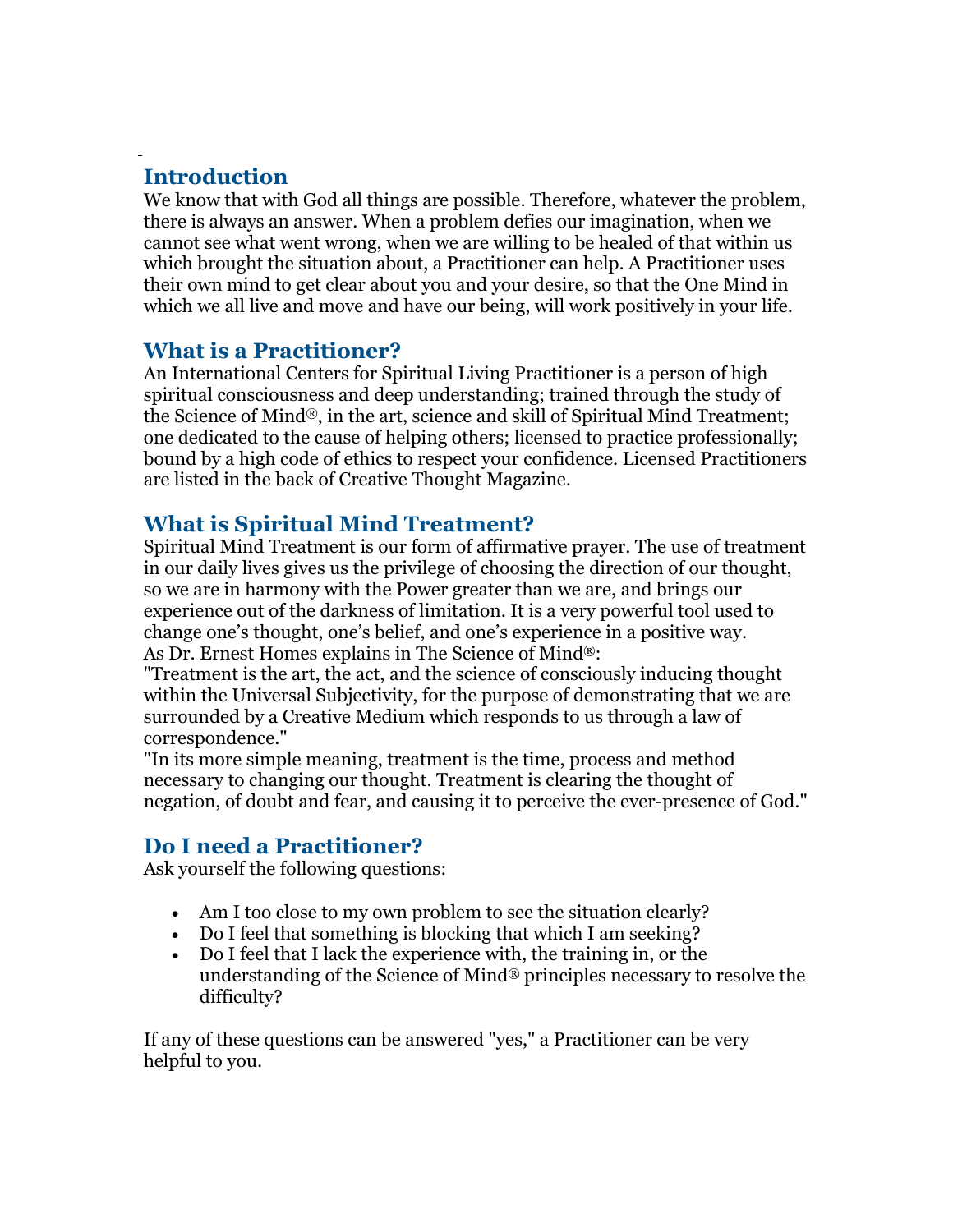## **Once I decide to seek the services of a Practitioner, what do I do next?**

When you have decided to seek the services of a Practitioner, you can help by:

- Having faith in the Mind of God. It is Omnipotent and It does the work.
- Contemplating your challenge and get clear on what you want to accomplish in consciousness.
- Releasing your problem; give it to your Practitioner.
- Be ready to move forward in consciousness and accept a healing.
- Endeavoring to keep a positive attitude. Be expectant, accepting every good thing as part of your demonstration.
- Being thankful. Give thanks to God for the wonderful change that is taking place in your life.

### **Must I be present in order for treatment to work?**

No, Treatments are just as effective if the Practitioner is in your presence, on the telephone, or on the other side of the world. There is only One Mind, God's Mind and that Mind is everywhere present. This is the Universal Subjectivity or Creative Medium to which Dr. Holmes refers, and within which Spiritual Mind Treatment does its work.

### **Can I do Spiritual Mind Treatment for myself?**

Yes. The Practitioner will also assist you in the process and use of treatment. For example, the following simple treatment alone can raise your consciousness and your level of acceptance of good in your life:

There is One Universal Life, and I am unified with It. I declare that within this Divine Life is contained all that I need for a healthy, happy, prosperous life. I accept this good gladly, turning away from any appearance to the contrary. In deep gratitude I give thanks to God. And so it is.

### **After I receive the services of a Practitioner, what can I do to assist in the manifestation of my good?**

- Have faith in the healing power of the One Mind. Remember the words of Jesus: "The Father that dwelleth in me, He doeth the work."
- Release your problem to God. If the problem comes up in your mind later, dismiss it with a simple affirmation, such as, "Through treatment all things are possible. God is resolving this situation NOW."
- Use the treatment given to you by the Practitioner as many times as necessary every day.
- Keep a positive attitude. Believe and know that God desires your demonstration just as much as you do.
- Be grateful. Give heartfelt thanks to God for the wonderful changes that